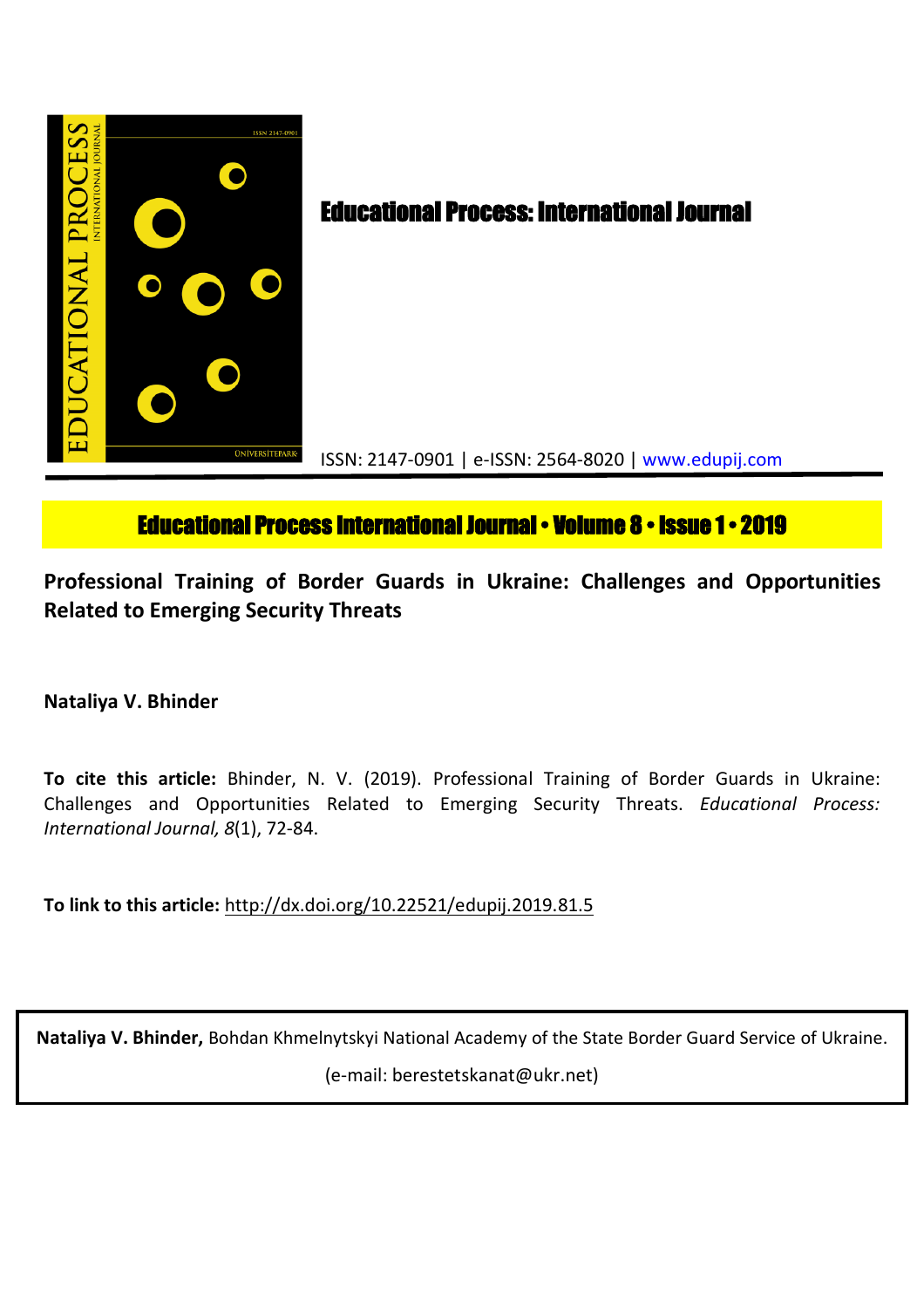## **Professional Training of Border Guards in Ukraine: Challenges and Opportunities Related to Emerging Security Threats**

## NATALIYA V. BHINDER

### **Abstract**

Professional training of border guards is closely connected with Ukraine's national development, its stability and economic prosperity. Due to emerging security threats, the training of future border guards in Ukraine has recently undergone radical changes including the reconsideration of professional competence. According to its reviewed profile, professional competence of border guards means integral unity of knowledge, skills, personal qualities, and values that help them perform their professional duties. Professional competence of border guards is the desired result of their training. The content of professional training for border guards is therefore an important aspect. Changes in the tasks facing the border agency has caused significant rethinking of training content for border guards, resulting in new subjects, sections, modules and topics. As information has to be transferred effectively to trainees, a range of teaching techniques was innovated in order to achieve the pedagogical intention. The innovative techniques include simulation technologies, horizontal learning, innovative lectures, training courses, information and communication technologies, interactive technologies, as well as game-based and project-based learning. These techniques are proven to be more effective in comparison to traditional methods. Despite some unresolved issues, the system of professional training for border guards in Ukraine has shown outstanding results. Further development and improvement will lead to the formation of professional competence of border guards at the desired high level.

**Keywords:** content, future border guard officers, professional competence, security threats, techniques.

**Example:** DOI: 10.22521/edupij.2019.81.5

………………………………………........….....………………………………...…………… EDUPIJ • ISSN 2147-0901 • e-ISSN 2564-8020 Copyright © 2019 by ÜNİVERSİTEPARK edupij.com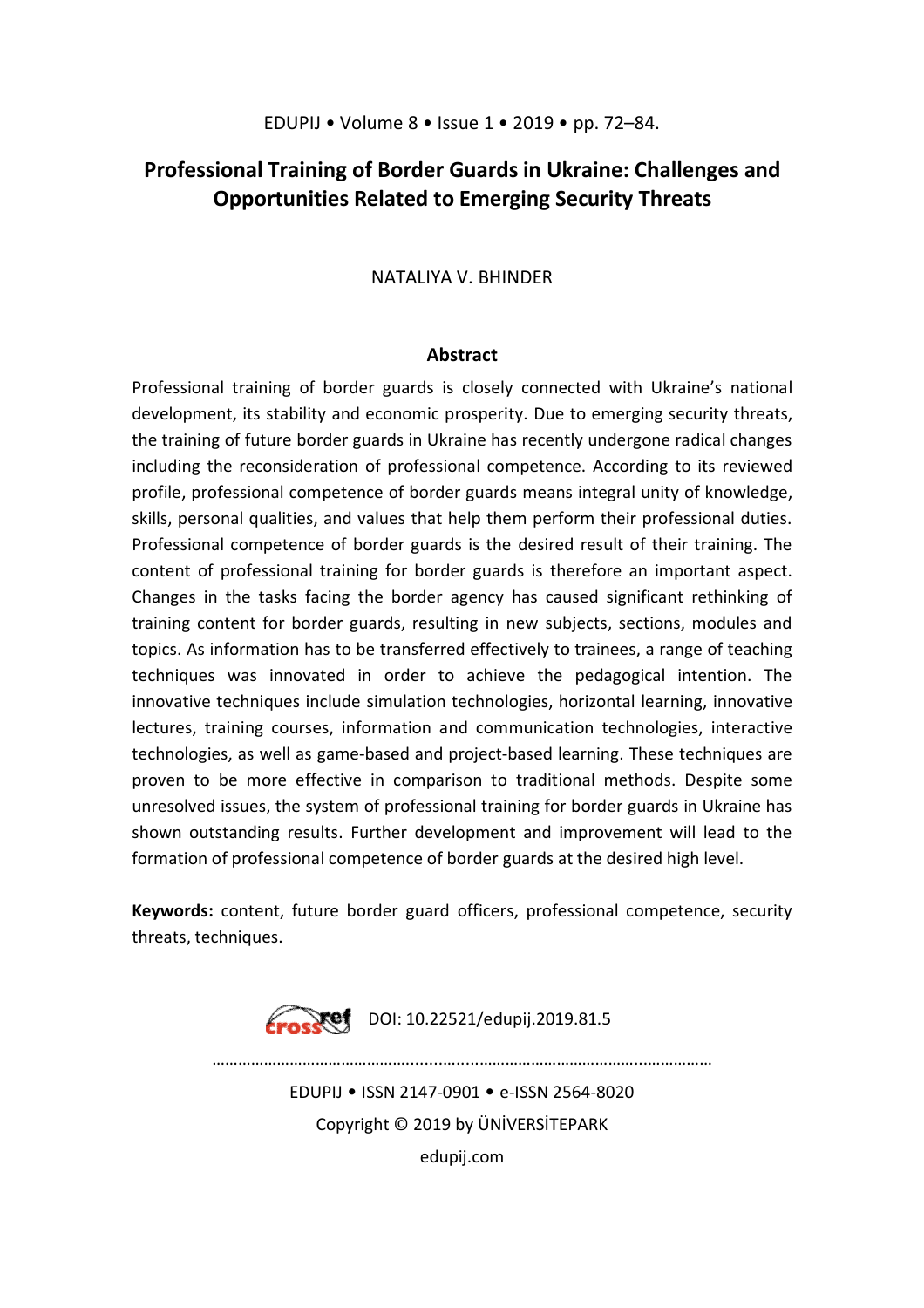#### **Introduction**

Ukraine's National Border Agency was formed with the Independence of Ukraine in 1991, and marks the beginning of professional training for border guards in modern Ukraine. Since then, the State Border Guard Service of Ukraine has become a fully-fledged active subject of Ukraine's national security establishment, with its personnel responsible for the implementation of objectives related to state border defense and protection. The efficiency of these measures depends entirely upon the quality of professional training received by the border guards.

In 2003, Ukrainian border forces were fully transformed into a law enforcement agency with a designated special purpose, creating a modern European-styled border agency of the type which would guarantee the protection of national interests at the state borders of the Ukraine. Later, the Concept of Integrated Border Management was approved which significantly affected the professional training of border guards. As a result, a range of reforms were introduced, oriented towards the improvement of activities of border organs and units, bringing them into line with European standards through the implementation of innovative technical means and technologies within the system of border protection (Cabinet of Ministers of Ukraine, 2010). This work brought a renewal of the regulatory framework; with a full transition to professional recruitment, extension of the border infrastructure, and the development of international cooperation and mutual working with other law enforcement agencies to enhance border violation counteractive measures. One of the significant changes in reforming the State Border Guard Service was to improve the existing system of professional training of border guards, which still possessed features dating back to the post-Soviet era. Mostly the reforms touched upon the process of formation of an integral system of continuing professional training of border agency personnel to perform tasks to the required high level. To date, the primary aim of this system is to provide maintenance of professional competence in accordance with the requirements of the country's border situation and international standards.

However, the events of 2014 saw the beginning of a new stage of development for the State Border Guard Service of Ukraine, necessitating a level of fundamental change in accordance with appropriate responses to the security threats faced by the country; a hybrid war on the eastern border, armed conflict, threats to territorial integrity and independence at sea and on land, the spread of separatist movements, sporadic terrorist attacks, revitalization of trafficking in arms and drugs, illegal migration, and the threat of a fullyfledged war from the border of occupied Crimea and Azov. All these elements naturally brought political and economic destabilization to the region. At the same time, the border guards faced an intensification of border crossings due to the visa-free regime with the European Union to the west. Border guards failed to fully perform their functions, exposing a weak military component to their training, as well as a lack of technical equipment and material provision for integrated border management (State Border Guard Service of Ukraine, 2017b; Torichnyi, 2016).

In reality the task was even more difficult, as strengthening of the military component was insufficient alone as the State Border Guard Service of Ukraine was also required to transform into a European-styled law enforcement agency, delivering a high level of service at all ports of entry to ensure implementation of human rights and the rule of law, as well as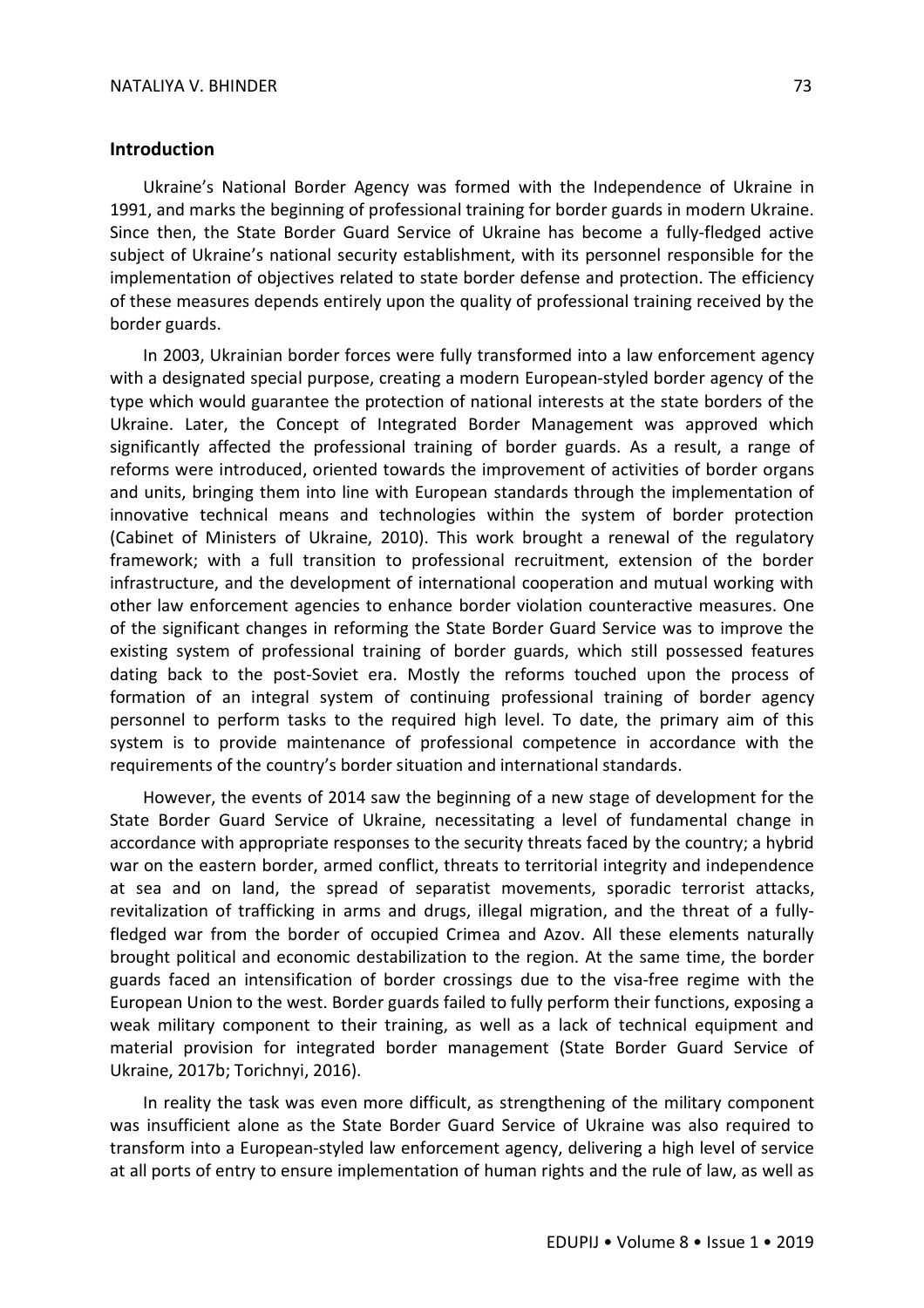the efficient functioning of all state institutions. This brought about significant challenges for the system of professional training of border guards based on fundamental rethinking and improvement.

## *Requirements for professional training under new threats*

The improvements have mostly been attributable to new tasks facing the Ukrainian border guards in recent years. In accordance with official documents, the primary mission of the State Border Guard Service of Ukraine is to ensure integrity of the state border and the protection of sovereignty in its exclusive maritime (economic) zone. This includes border control and the admission of people, vehicles, cargo, and other possessions; the prevention and counteraction of border violations; investigative, intelligence, information and analytical activities; counteraction to organized trans-border crimes; the prevention of illegal migration; taking measures to fight terrorists and illegal armed groups in the border regions; security of Ukraine's diplomatic missions abroad; and guaranteeing the border regime. Considerable attention has been paid towards enhancing the level of operational effectiveness of the border units and their readiness to execute tasks concerning border defense in its area of responsibility, including the state border line as well as a conflict line with temporary uncontrolled regions. The implementation of modern approaches to the organization of border security, based on the experiences of other countries and considering the potential threats, have seen an improvement in the tactics used by the border units. Changes include new objects of border infrastructure and technical equipment, strengthened coordination with other law enforcement agencies, an extension to interagency, interstate and international cooperation in order to fulfil the mission and to prevent a wide range of border threats, the development of emergency response units and building of their operational and mobile capacities, and improvements to the system of recruitment and training of border guard personnel (State Border Guard Service of Ukraine, 2017a).

Successful fulfilment of these tasks is based on the establishment of a high level professional training system for border guards to be professional and competent experts of border-related matters. That means, receiving the correct level of fundamental training, and the professional knowledge and skills appropriate to an up-to-date border service. The agency should also realize missions and professional activities as part of an integrated system, to be professionally mobile and react flexibly to changes that occur in operational service, as well as to perform border control and admission through state borders at a sufficient level whilst preventing border violations.

#### *Professional training and competence*

Professional training is interpreted as a process of transfer of specialized knowledge and skills as well as qualities, experience, and rules of conduct necessary for efficient profession activity (Batyshev, 1999). Professional training is conducted at a higher or special educational establishment during advanced training courses or apprenticeships at border guard organs. Professional training is based on the analysis of professional competence of border guards formed during the educational process at the higher military educational establishment. It is clear that it requires the implementation of new techniques and technologies, tasks and content review to overcome existing drawbacks in the system of professional training.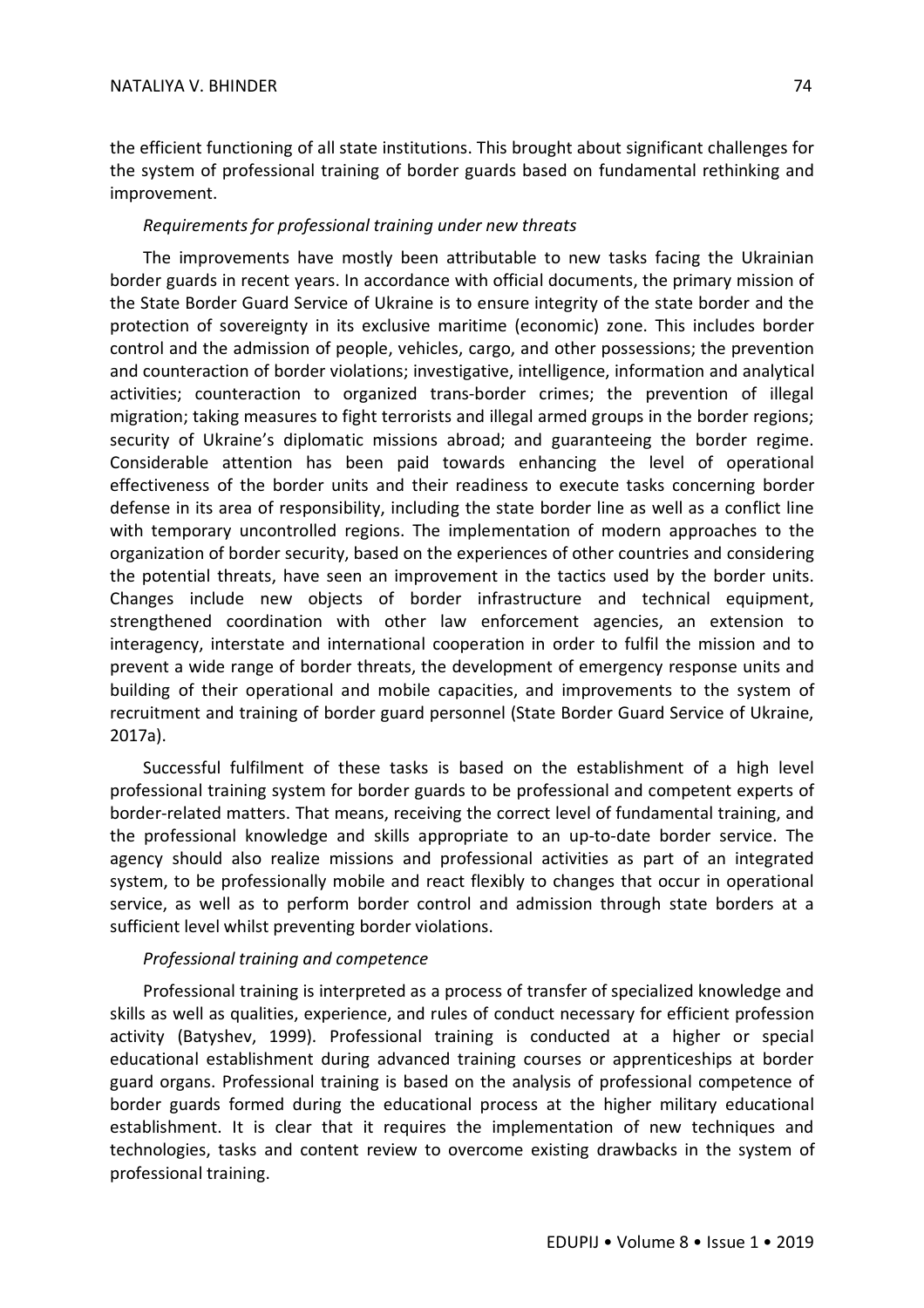Concerning the general notion of "professional competence," it is defined as a combination of knowledge, skills, attitudes, working methods, and professionally essential qualities deemed necessary for the efficient execution of professional activities. Professional competence is a measure of professionalism, an essential condition for the successful performance of social and professional functions and all activities of daily living (Prykhodko & Yurchenko, 2012). Markova (1996) determined professional competence as individual characteristics of compliance with the requirements of a profession and the psychological state that gives possibility to be able to act independently and appropriately whilst gaining new knowledge and skills and to perform professional functions. Competence does not mean education; it is a combination of psychological qualities to teach future experts how to act responsibly and independently. The basis for evaluation of competence is an evaluation of the final result of the activity.

Notable significant contributions have been made to the development of professional competence by military experts as stated by Alagappa (2001), Barman and Konwar (2001), Bohdaniuk (2013), Cline (1943), Didenko (2014), and Yagupov and Svystun (2007). Analysis of professional training for border guards is impossible without a definition of professional competence as the desired result of their professional training. Didenko (2014) defined it as the central notion of restoration and modernization of the educational process. It is wider than a set of professional knowledge and skills as it relates to knowledge, both operational and technological, and the value and motivational aspects of activity. Professional competence of border guards is complicated, integrating a quality of personality that conditions the possibility to perform professional activities in general; moreover, professional competence and professionalism are the primary factors of subjective personal realization of border guards, while the stimulus of professional actualization and selfimprovement in professional activities is consciousness and desire for self-perfection through achievements in professional activity.

Bohdaniuk (2013) considers professional competence as qualitative characteristics of the level of acquisition of officers of a profession – realization of commitments, understanding of own social role, evaluation of personal qualities and skills as future expert of border-related matters, balance between results of this evaluation and objective requirements to the professional activity, regulation of professional actualization, selfperfection, and development on the basis of the ratio derived. Thus, professional competence means the process of professional maturation, transitioning to a state which ensures the possibility to perform professional activities productively and efficiently, and to carry out professional duties and thereby reach positive results. Besides, the content of the notion of professional competence should include fundamental knowledge in the field of state border defense, as well as the practical skills necessary for future service and attained personal qualities.

Also, Bohdaniuk (2013) asserted the distinguishing features of professional competence of border guard officers in accordance with missions, tasks and results of their professional activities as the following: conditionality of missions and tasks with the social demands of society and their consolidations in legal basis; combination of various components in the tasks determining multitasking of professional activities; the integrative character of results of professional activities including operational capacity of border units; the psychological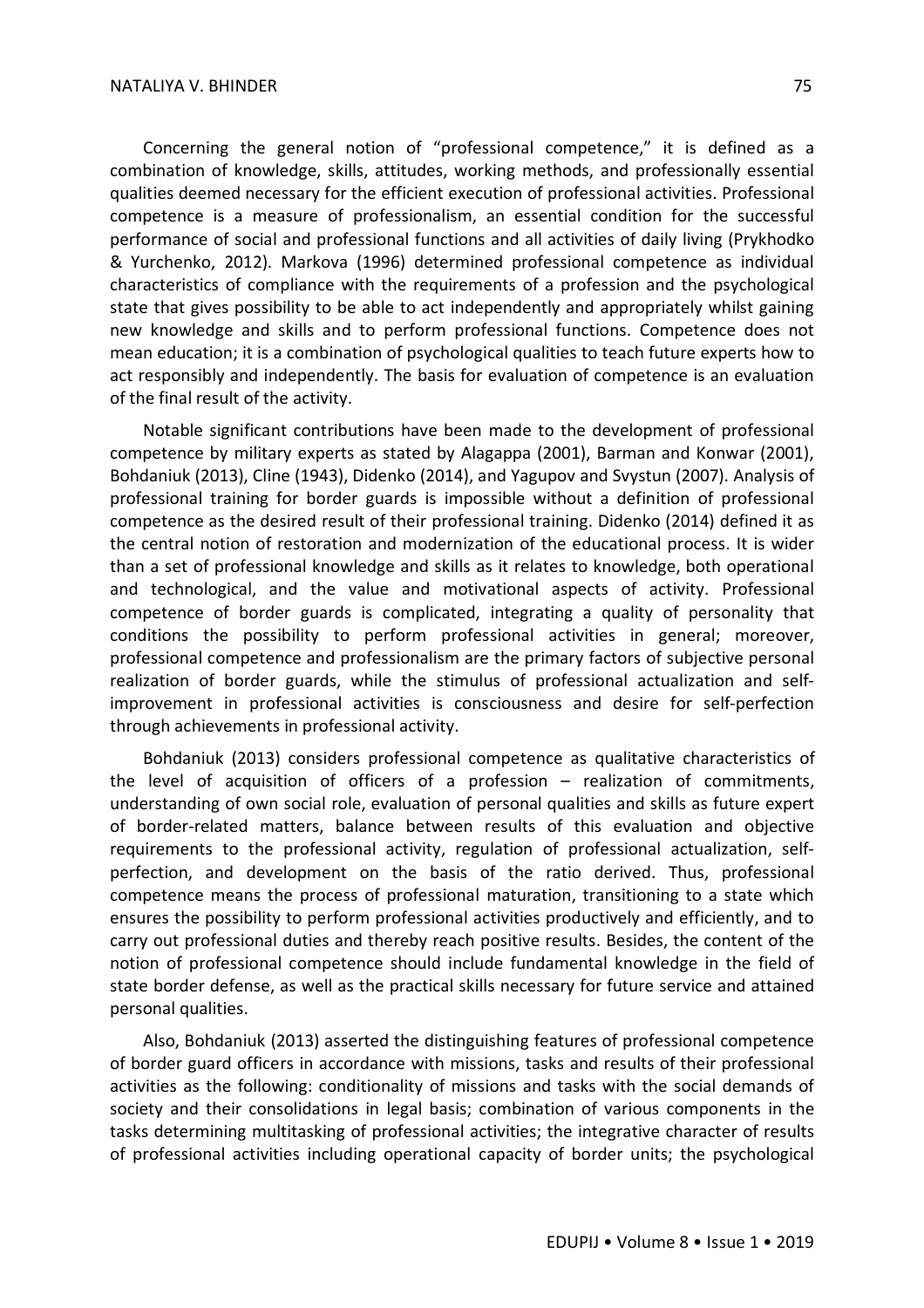readiness and qualitative change of personality of border guards; and the compliance of individual qualities and actions of border guards to set tasks and functions.

Professional competence of the military expert, therefore, is formed within the framework of comprehensive training in a holistic system of activity related to border security. The aim is to harmonize and create a fair balance between tasks and skills of border guards as the efficient activities of border guards depends on the level of their competence.

The higher military educational establishment is the primary institution where professional competence of border guards is formed, and is the most significant base for the training of future officers. Within this particular context, importance is given to increasing intellectual potential, the formation of necessary skills, professional flexibility and psychological adaptation as well as the improvement of motivation to productive activities (Yevsiukov, 2006). Moreover, we should consider the ability of border guards to perform their professional duties under extreme conditions or life-threatening situations that are currently more relevant.

Taking into consideration the emerging security threats and the extension of the mission of the State Border Guard Service of Ukraine, border guards today face a wider range of competence components. Table 1 shows the change in professional skills necessary to perform service duties at the required level following the events of 2014.

| Skills required before 2014                  | Skills required after 2014                    |
|----------------------------------------------|-----------------------------------------------|
| Border protection skills.                    | Border protection and defense skills.         |
| Leadership skills.                           | Leadership skills, rapid changing of role and |
| Knowledge of border-related matters.         | responsibilities.                             |
| Border control including identification and  | Extended knowledge of border-related          |
| verification of people, examination of cargo | matters in a reduced period.                  |
| and transportation means.                    | Information processing skills and analysis of |
| Psychological stability.                     | the sociopolitical situation.                 |
| Personal culture and ethics.                 | Objective and rapid risk analysis.            |
| Physical fitness.                            | Mobility and flexibility.                     |
| Analytical skills.                           | Ability to perform service duties in life-    |
| Computer literacy.                           | threatening or tense situations.              |
| Technological competence.                    | Heightened operational capability and         |
| Legal competence.                            | military readiness.                           |
| Cooperative skills.                          | Use of small arms, heavy weapons and          |
| Conflict management skills.                  | special equipment.                            |
| Organizational and pedagogical skills.       | Technological and military technical skills.  |
| Information processing skills.               | Conflict management skills.                   |
| Use of small arms and means of defense.      | Stress management skills.                     |
| Decision-making skills.                      | Rapid identification and prevention of        |
| Taking responsibilities.                     | threats.                                      |
| Communication skills.                        | Decision-making skills.                       |
|                                              | Taking responsibilities and adequate          |
|                                              | exposure to risk.                             |
|                                              | Skills of counteracting to hybrid war.        |

**Table 1.** Skills necessary for border guards to perform service duties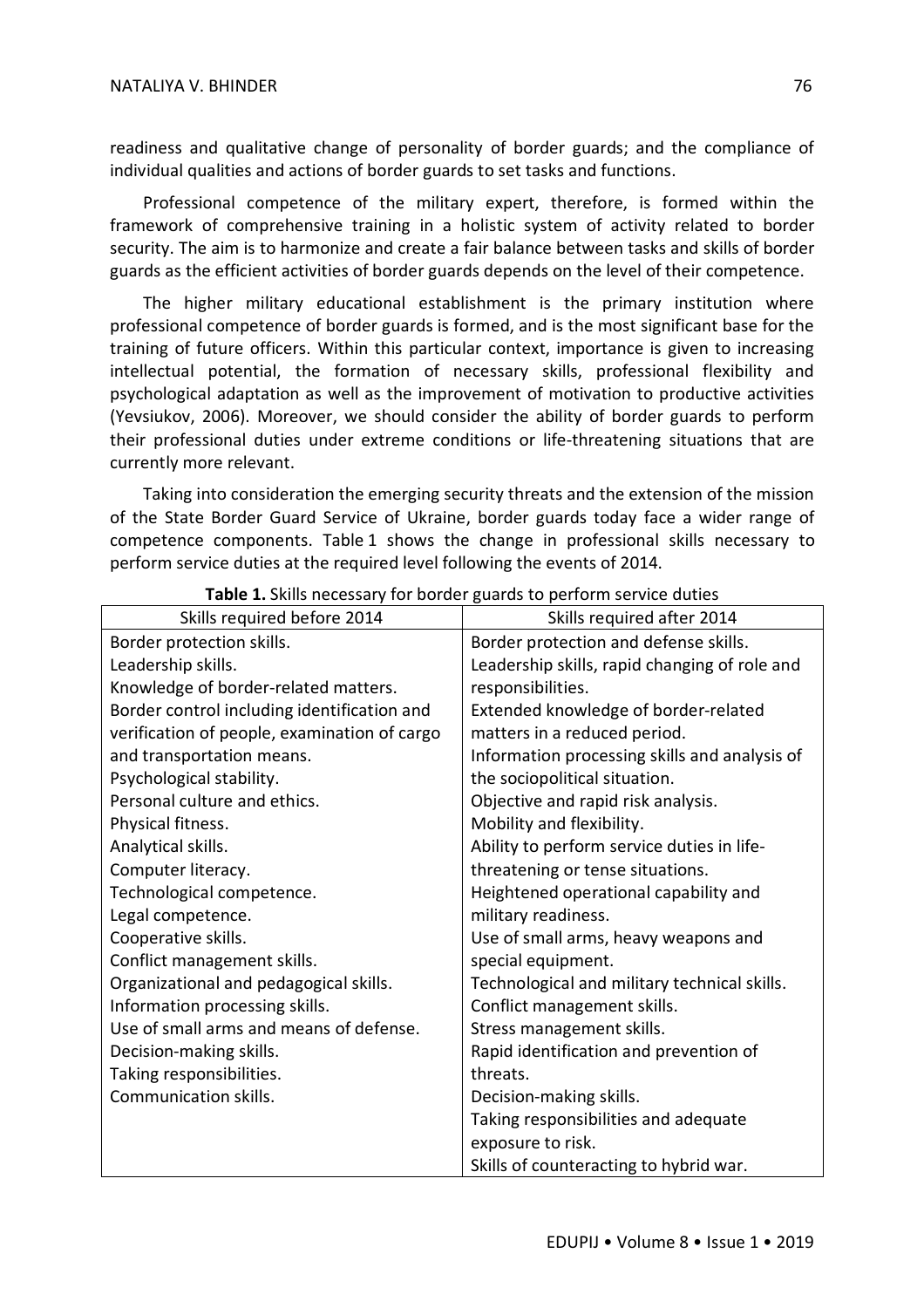| Life-saving skills.                          |
|----------------------------------------------|
| Communication skills.                        |
| Inculcating a sense of pride in belonging to |
| border service and own achievements.         |

Due to the analysis of new skills, it is obvious that the professional competence profile has transformed, moving from special competence to military special competence (Torichnyi, 2016; Veretilnyk, 2016) considering the necessity to engage with insurgent groups and a tense border regime. These changes are necessarily therefore reflected in the process of educating Ukraine's border guards.

## *Military educational establishment: general information*

Currently, in the Ukraine, there is one higher military educational establishment oriented towards the training of future border guard officers – Bohdan Khmelnytskyi National Academy of the State Border Guard Service of Ukraine. It is a multidisciplinary educational establishment where the border guards recruits are trained to a Bachelor's or Master's level. The Academy is comprised of five faculties, a Center of Excellence for Personnel, a graduate school as well as various administrative and support units. Officers are trained in the specializations of "State border protection and defense," "Operational and service activity and management of border units," "Law," "Law-enforcement activity," "Philology," "Automotive sciences," and two new specializations which were added after 2014; "Telecommunication" and "Psychology." General information about the academy is presented in Table 2.

| Characteristic               | Description                                                |
|------------------------------|------------------------------------------------------------|
| Name of agency responsible   | <b>State Border Guard Service of Ukraine</b>               |
| Educational establishment    | Bohdan Khmelnytskyi National Academy of the State          |
|                              | Border Guard Service of Ukraine (location:                 |
|                              | Khmelnytskyi)                                              |
| Number of specializations    | 8                                                          |
| Duration of training         | Bachelor's:<br>4 years                                     |
|                              | Master's<br>1-2 years                                      |
|                              | (Specialist was abolished in 2017)                         |
| Forms of training            | Daytime instruction (all stages)                           |
|                              | Correspondence instruction (Master's program only)         |
| Theoretical & methodological | Competence approach, activity-oriented approach,           |
| principles of training       | person-centered approach                                   |
| Number of cadets in groups   | $25 - 30$                                                  |
| Peculiarities of training    | Staged training, fixed training plan, system & multi-      |
|                              | layered structure, continuity, practical importance of     |
|                              | curricula, unified system of training for all specialties. |
| Final output                 | Required level of professional competence, personal        |
|                              | qualities, professional mobility while solving tasks in    |
|                              | peacetime and wartime.                                     |

## **Table 2.** Bohdan Khmelnytskyi National Academy of the State Border Guard Service of Ukraine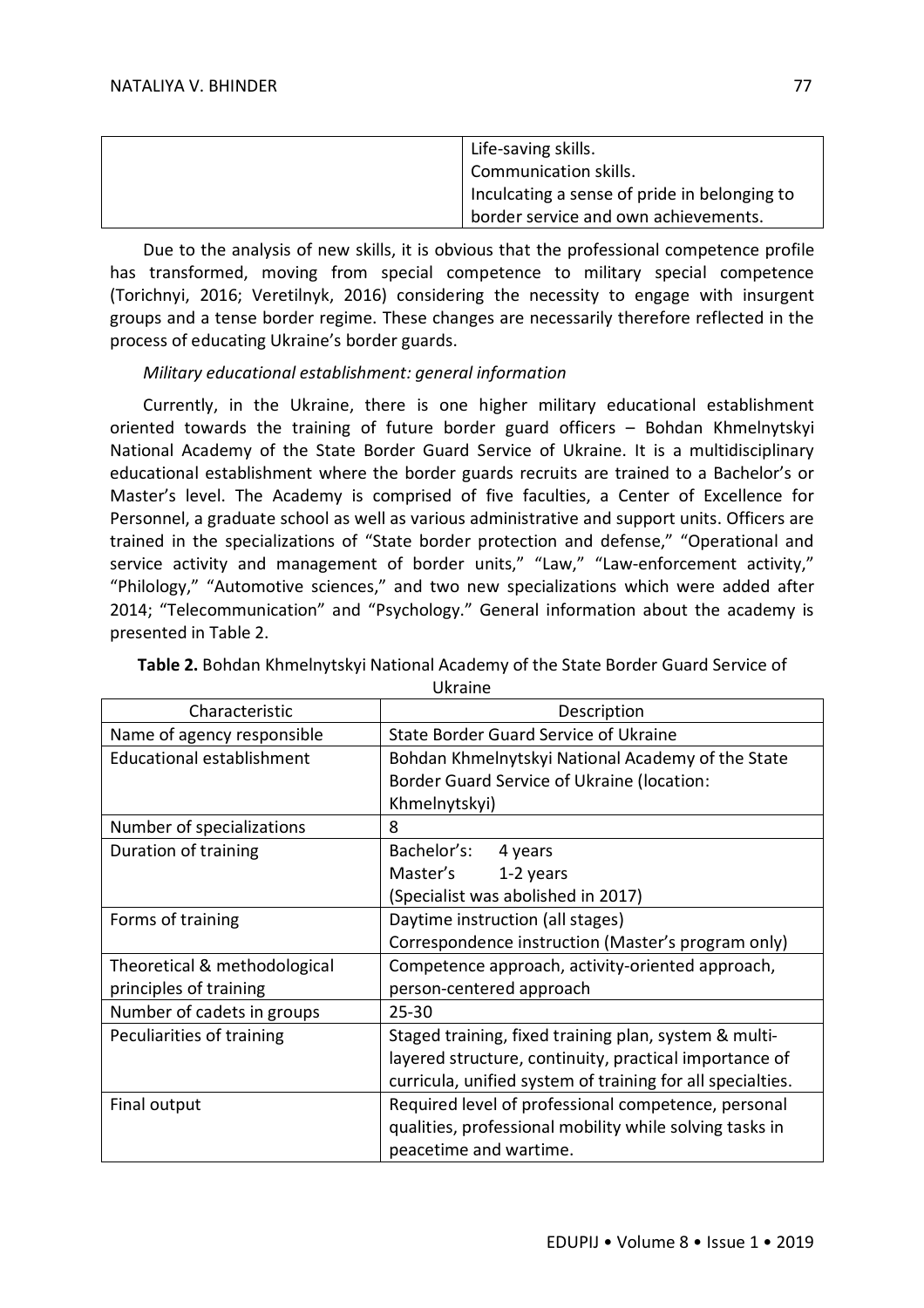#### *Content of border guards' training*

The main changes seen have been to the content of training due to the necessity to strengthen the training's military component. This has meant that professional training now includes both fundamental (general) training and professional (specialist) training. Since 2014, practical professional training, including an apprenticeship within border guard units, has increased by 50% and currently amounts to almost 72% of study time due to a compression of the general training block concerning the humanities and the cycle of socialeconomic and natural sciences (which makes up approximately 28% of total study time).

Due to the transition of border units and organs of the State Border Guard Service of Ukraine to the military defense of certain sections of the state (administrative) border and control line, the professional training of border guards is now required to include training material concerning combat support of operational and service or combat actions. On this basis, Havryliuk (2017) analyzed changes to the content of the training, and noted that by 2016, certain types of combat support such as military engineering, radiation, chemical, and biological protection were being studied by cadets of all specialties. Topics related to intelligence, electronic warfare, and tactical disguise are studied under the subject of "General Tactics."

New specialist subjects and modules have been introduced to form skills sufficient for the successful execution of professional duties concerning emerging challenges and threats: to act and perform engineering tasks in various types of combat; to organize radiation, chemical and biological protection of units under different conditions; to investigate the engineering measures of the enemy and disguise possibilities of the area; to study the state and possibilities of routes; to analyze the nature of destruction and other obstacles as well as ways to overcome them; to use building materials located in the territory as engineering equipment; to know the characteristics of various types of weapons including weapons of mass destruction; to equip fire positions; to employ technical means of radiation and chemical intelligence and control; to establish mined explosive and non-explosive barriers; and to implement electronic warfare and tactical disguise (Havryliuk, 2016).

Apart from the training content, the formation of professional competence demands meeting the following principles: availability to intensify the cognitive activity of future border guard officers; sufficient complexity of training materials to contribute to the development of thinking, memory, emotional stability, and the formation of positive motivation to learning activities as well as future professional work (Bilavets, 2017).

In addition, training materials should cover classical notions concerning border studies and elements of recent advances in science, especially in the field of military equipment, weapons, and special means of control and surveillance. Significant attention should be paid to interdisciplinary links to realize the mechanism of knowledge integration, designsimulated learning situations and situations of interest for the students. Besides, according to Bilavets (2017), the military training component should cover experience of Anti-Terroristic Operation through the review of existing subjects such as "Tactics," "Border control" and "Physical training" and the development of new subjects such as "Military and Engineering Training," "Tactical Medicine," and "Automobiles and Military vehicles". In order to provide a logical sequence of subjects of study at the academy, a scientific and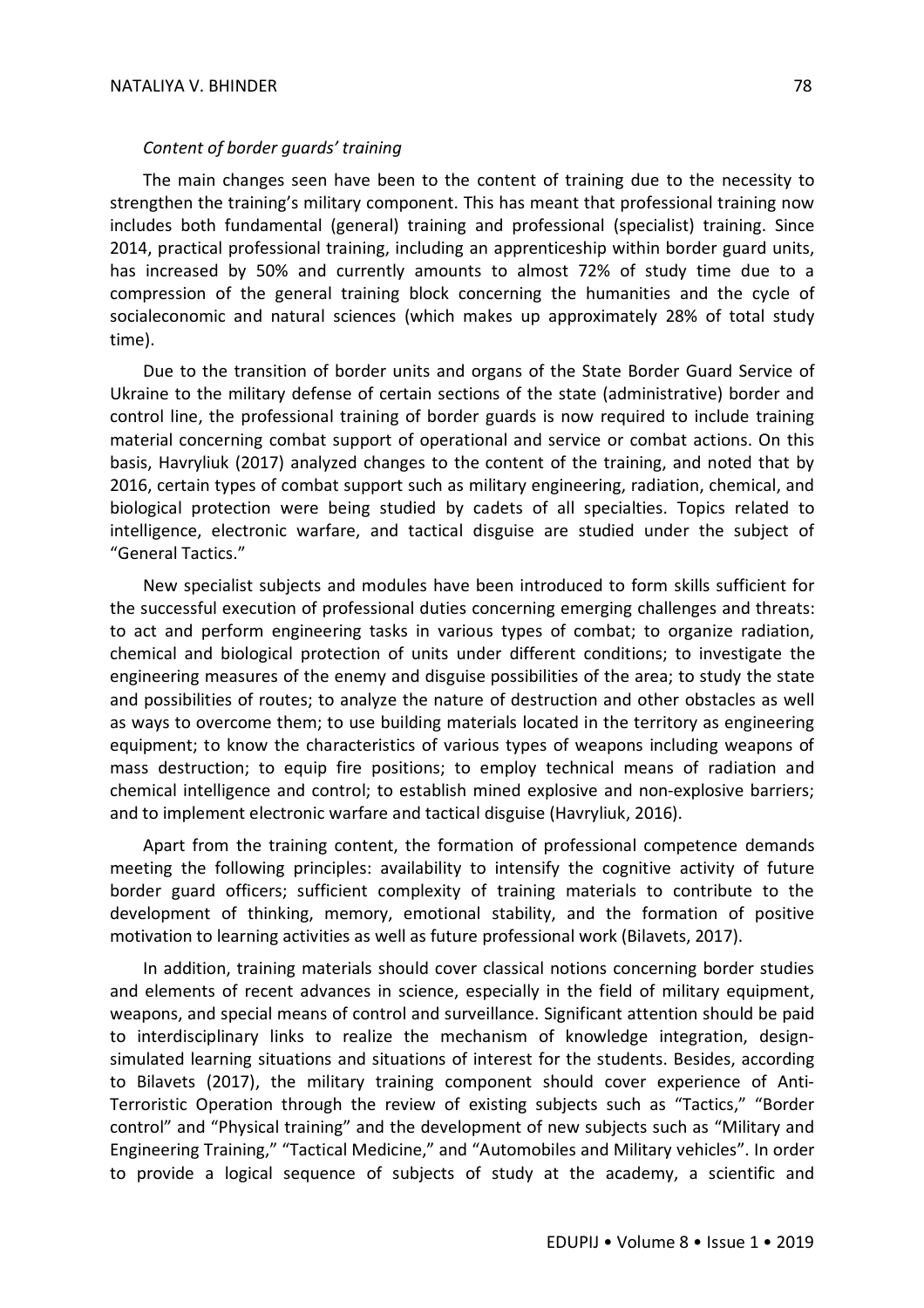methodological algorithm was developed that ensures efficient implementation of curriculum sections, modules, and topics through a revised structural and logical scheme.

#### *Methodology of training*

Changes to training content alone is not sufficient to train professional border guards. Greater attention should be paid towards the methods of training used during the teaching of fundamental and specialist subjects as traditional methods (lecture, seminar, practical lessons, group work, consultation, independent work) have proven somewhat ineffective.

Application of a range of innovative techniques may contribute to the pedagogical task of forming professional competence in the process of training future experts (Capacho, 2016; Chauhan, 2013; Dichaba & Mokhele, 2012; Remesh, 2013; Simplicio, 2000; Sujatha Devi, 2014; Torichnyi, 2016). A questionnaire applied to both instructors and cadets at the National Academy showed that less than half of instructors used innovative techniques on a regular basis during their instruction of future border guard officers in preference to traditional methods. Figure 1. shows the results of a questionnaire applied in 2016.





Despite the modest number of instructors, they emphasized numerous advantages of these innovative techniques in improving the process of professional training and leading to the formation of high level professional competence of future border guard officers. Table 3. shows the main advantages of these innovative techniques according to the instructors and cadets of the Academy.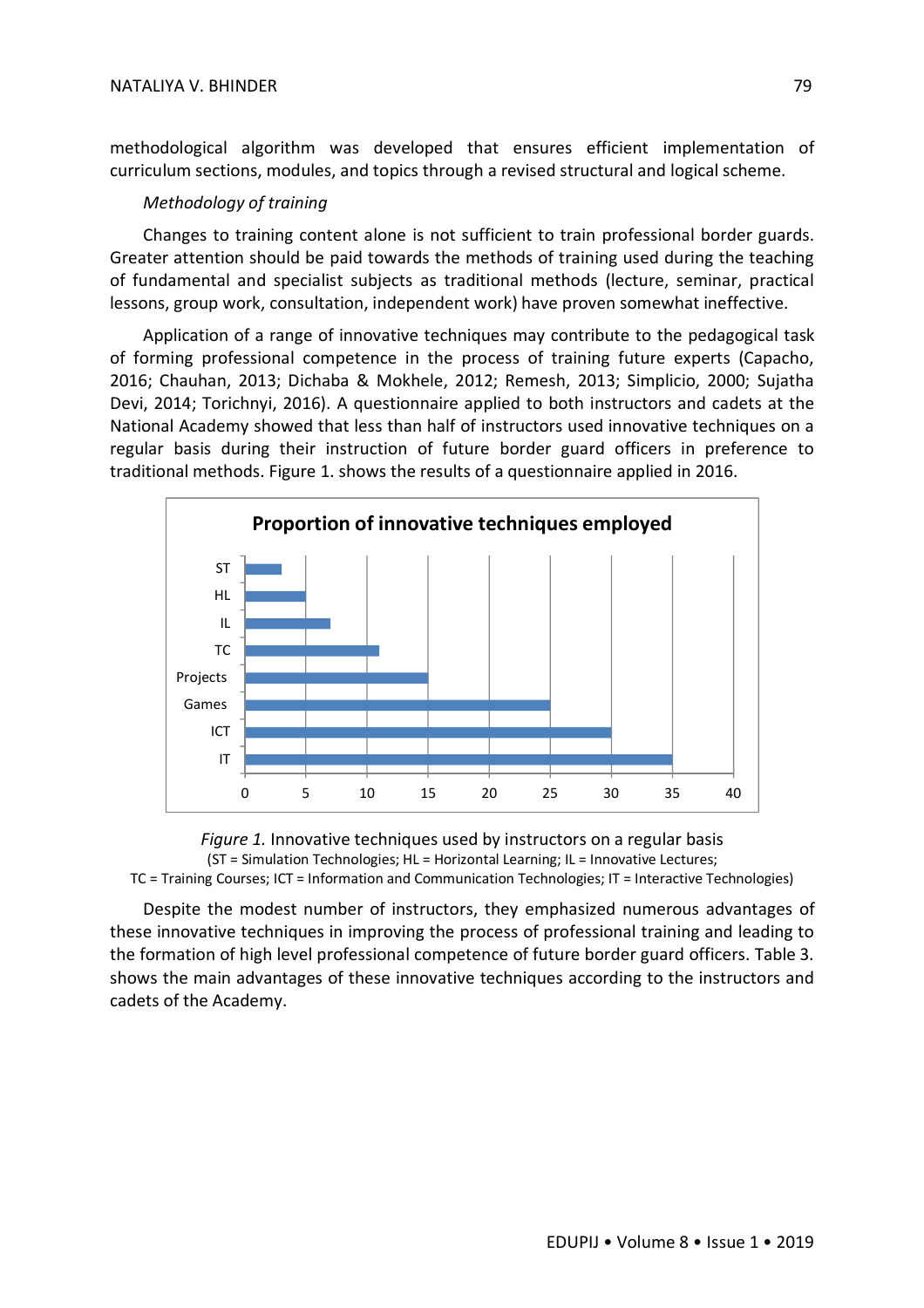|                            | <b>Fable 3:</b> Mail advantages of importance techniques                               |
|----------------------------|----------------------------------------------------------------------------------------|
| Technique                  | Main advantages                                                                        |
| Simulation technologies    | Rapid extension of knowledge and skills.                                               |
|                            | Alternative type of apprenticeship.                                                    |
|                            | Possibility to play other role and perform different professional                      |
|                            | functions.                                                                             |
|                            | Ensures cadets' flexibility and adaptability to new conditions.                        |
|                            | Builds psychological readiness.                                                        |
|                            | Teaches cadets to act independently.                                                   |
|                            | Contributes to the formation of leadership and problem-solving                         |
|                            | skills                                                                                 |
| Horizontal learning        | Emotional mutual assistance.                                                           |
|                            | Transforms differences into possibilities.                                             |
|                            | Ensures social and psychological comfort for those who are                             |
|                            | relearning.                                                                            |
|                            | Creates an optimal learning environment.                                               |
|                            | Teaches cadets to be active and independent.                                           |
|                            |                                                                                        |
|                            | Encourages cadets to learn.                                                            |
| Innovative lectures:       | Improves responsibility, discipline, and attention.<br>Builds motivation and interest. |
|                            |                                                                                        |
| video- or audio lectures   | Saves time.                                                                            |
|                            | Guarantees the transfer of material to large groups.                                   |
|                            | Gives the possibility to present various points of view.                               |
| Training courses including | Maintains an appropriate level of professional                                         |
| cascade training           | competence.                                                                            |
|                            | Effective training of specific skills.                                                 |
|                            | Accomplishment of special tasks.                                                       |
|                            | Formation of leadership, communication and                                             |
|                            | presentation skills.                                                                   |
|                            | Wide use of proactive teaching methods.                                                |
|                            | Possibility to form heterogeneous training teams.                                      |
| Project-based learning     | Self-evaluation.                                                                       |
| conducted independently    | Increases self-motivation.                                                             |
| in small groups or         | Encourages professional activity.                                                      |
| supervised by instructor   | Develops communicative, leadership, and decision-making                                |
|                            | skills.                                                                                |
|                            | Forms cross-cultural skills.                                                           |
|                            | Forms independent learning skills.                                                     |
| Games including war-       | Develops communicative, leadership, and decision-making                                |
| gaming                     | skills.                                                                                |
|                            | Contributes to the formation of creativity.                                            |
|                            | Encourages cadets to study.                                                            |
|                            | Demonstrates elements of professional activity.                                        |
|                            | Cadets from all training teams can perform various roles.                              |
|                            | Possibilities for immediate feedback.                                                  |
|                            | Voluntarily participation.                                                             |
|                            |                                                                                        |

**Table 3.** Main advantages of innovative techniques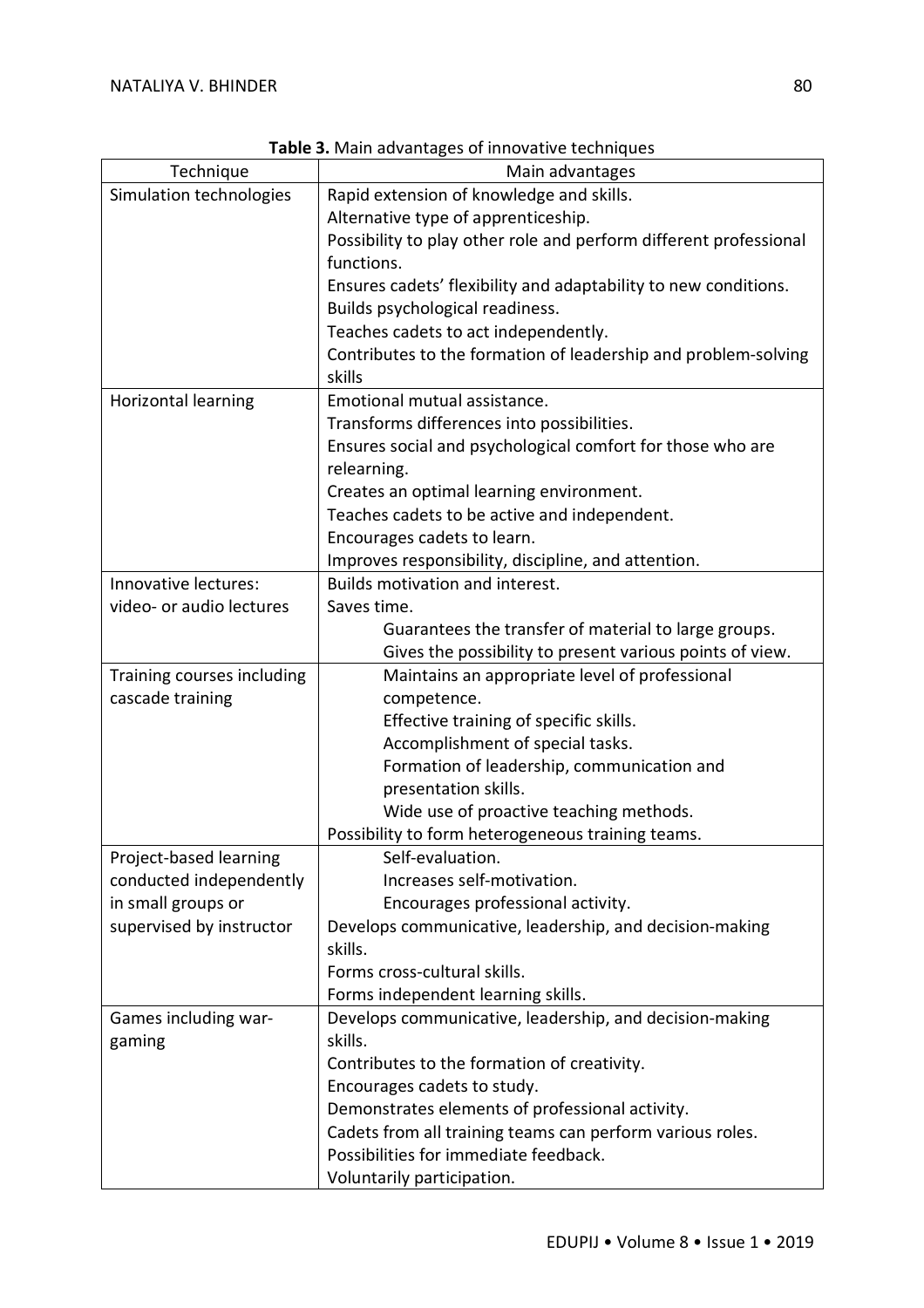| Technique              | Main advantages                                         |
|------------------------|---------------------------------------------------------|
| Information &          | Builds motivation and interest.                         |
| communication          | Saves time.                                             |
| technologies           | Guarantees the transfer of material to large groups.    |
|                        | Ensures distant control of the learning process.        |
|                        | Makes independent work more efficient and productive.   |
| Interactive techniques | Self-evaluation.                                        |
|                        | Time-saving.                                            |
|                        | Training to specific professional assignments.          |
|                        | Increases self-motivation.                              |
|                        | Encourages professional activity.                       |
|                        | Develops communicative, leadership, and decision-making |
|                        | skills.                                                 |
|                        | Forms cross-cultural skills.                            |

Changes have included more extensive application of innovative techniques during mainly traditional lessons. These can be in the form of warm-up exercises, discussion, roleplay, dialogue with the instructor, paired-working, brainstorming, tabletop exercises, flipped classroom, buzz groups, and meeting with experts, which all help to narrow the gap between theory and practice, to establish interdisciplinary links, and to encourage cadets to study.

## **Discussion**

The system of professional training of border guards in the Ukraine is definitely improving. New security threats is one of the key elements from its development that has accelerated the transitional period. Nevertheless, certain issues still remain and need to be resolved to order to increase the efficiency of professional training of border guards. These issues are as follows:

*Objective gap between theory and practice –* This gap can be narrowed through more effective and regular application of innovative instructional techniques during lessons and apprenticeships.

*Combination of fundamental (general) and professional (specialist) subjects –* A higher education system that includes a universal block of instruction which all students are required to undergo, but without extending the training period duration.

*Training level of instructors –* New security threats create a number of challenges for teaching staff, necessitating some retraining for instructors.

*Study and implementation of foreign experience –* Special attention should be given towards examining the experience of other countries facing border conflicts.

*Development of creativity –* Military education pays insufficient attention to the creativity of cadets, but the non-standard situation of the Ukrainian borders requires more creative skills from border guards.

*Informative and procedural approach to training –* Training material needs to be informative and contain actual data that represents the current problems related to border matters.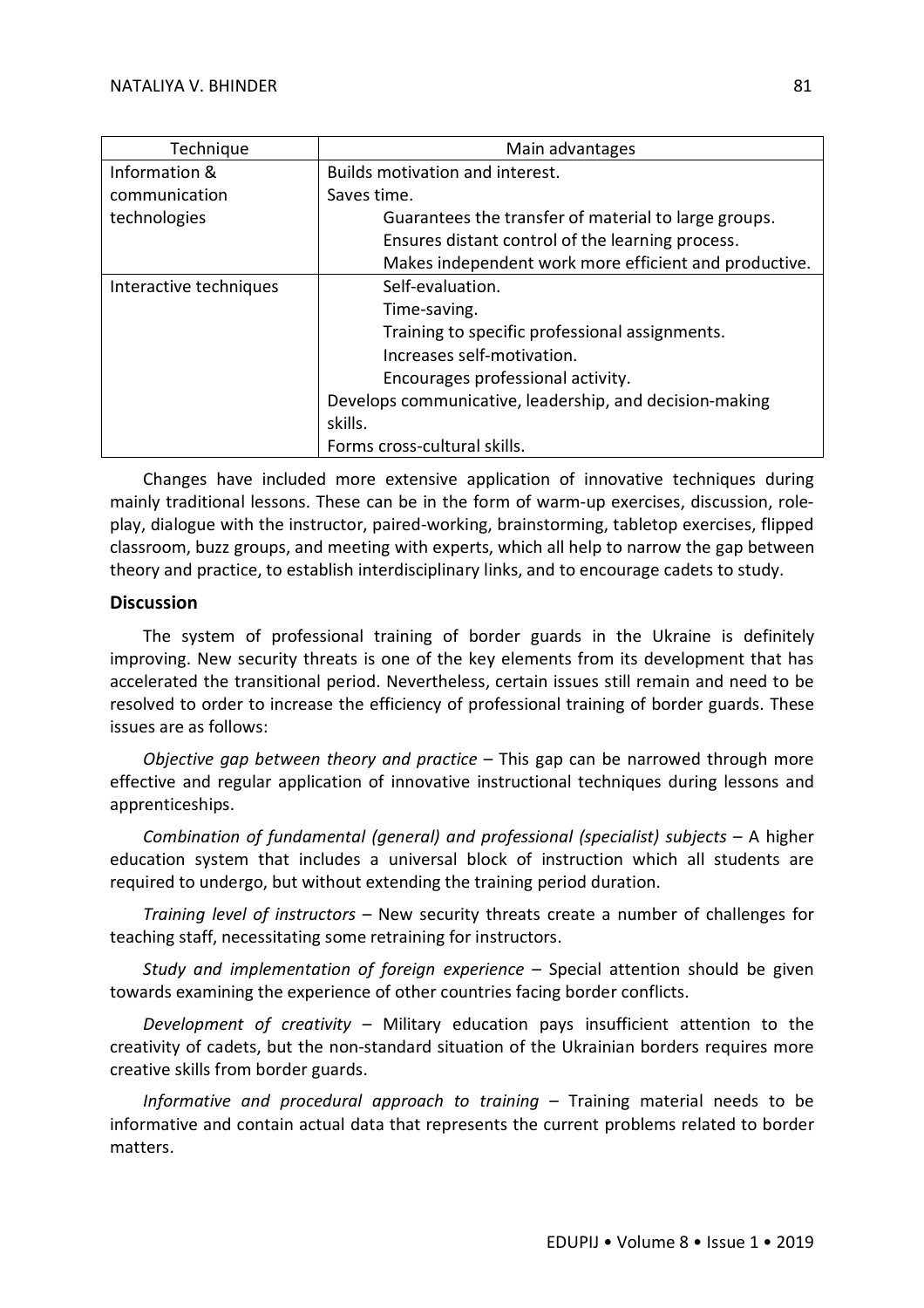*Encouragement of self-perfection and continuous learning.* Future border guards should understand that both equipment life and skills duration are shorter than their overall service duration; and therefore, continuing learning is required in order to keep pace with the current situation. To address the issue of continuing learning, more training courses for active duty personnel should be designed.

### **References**

- Alagappa, M. (2001). Military Professionalism: A Conceptual Perspective. In M. Alagappa (Ed.), *Military Professional in Asia: Conceptual and Empirical perspectives* (pp. 1-18). Honolulu: East-West Center.
- Barman, A., & Konwar, J. (2001). Competency Based Curriculum in Higher Education: A Necessity Grounded by Globalization. *Revista Romaneasca pentru Educatie Multidimensionala*, *3*(6), 7-15.
- Batyshev, C. Y. (1999). *Entsyklopediya professionalhogo obrazovaniya [Encyclopedia of professional education] (Vol. 2).* Moscow: APO.
- Bilavets, S. (2017). Osoblyvosti zmistovoho komponentu metodychnoi systemy navchannia maibutnikh ofitseriv-prykordonnykiv viiskovo-spetsialnykh dystsyplin [Peculiarities of content component of methodical system of teaching of military and special subjects to future border guard officers]. *Naukovyi visnyk Liotnoi akademii. Seriia: Pedahohichni nauky, 1,* 305-309.
- Bohdaniuk, O. D. (2013). Profesiina kompetentnist maibutnikh ofitseriv-prykordonnykiv osnova yakisnoi pidhotovky do sluzhbovoi diaialnosti [Professional competence of future border guard officers – basis to qualitative training to service activities]. *Naukovyi visnyk Uzhhorodskoho natsionalnoho universytety. Seriia "Pedahohika. Sotsialna robota", 29*, 27-29.
- Cabinet of Ministers of Ukraine. (2010). *Kontseptsiia intehrovanoho upravlinnia kordonamy [Concept of integrated border management]*. Cabinet of Ministers of Ukraine, No 2031. Retrieved from: https://zakon.rada.gov.ua/laws/show/2031-2010-р
- Capacho, J. (2016). Teaching and learning methodologies supported by ICT applied in computer science. *Turkish Online Journal of Distance Education*, *17*(2), 59-73. Retrieved from: https://files.eric.ed.gov/fulltext/EJ1097204.pdf
- Chauhan, S. (2013). Enhancing Training Through Use of Simulations. *CLAW Journal*. *Summer 2013,* 188-208.
- Cline, E. C. (1943). Education for Military and Civilian Competence. *The School Review*, *51*(10), 587-593.
- Dichaba, M. M., & Mokhele, M. L. (2012). Does the Cascade Model Work for Teacher Training? Analysis of Teachers' Experiences. *International Journal of Educational Sciences, 4*(3), 249-254.
- Didenko, O. V. (2014). Osoblyvosti vprovadzhennia kompetentnisnoho pidkhodu u profesiinu pidhotovku maibutnikh ofitseriv u VNZ [Peculiarities of implementation of competence-based approach to professional training of future officers in higher educational establishments]. *Visnyk Natsionalnoi akademii Derzhavnoi prykordonnoi sluzhby Ukrainy. Seriia: Pedahohika*, 3. Retrieved from http://nbuv.gov.ua/jpdf/Vnadps\_2014\_3\_6.pdf3
- Havryliuk, V. V. (2016). Kryterii, pokaznyky ta rivni ovolodinnia maibutnimy ofitseravyprykordonnykamy osnovnymy kompetentsiiamy boyovoho zabezpechennia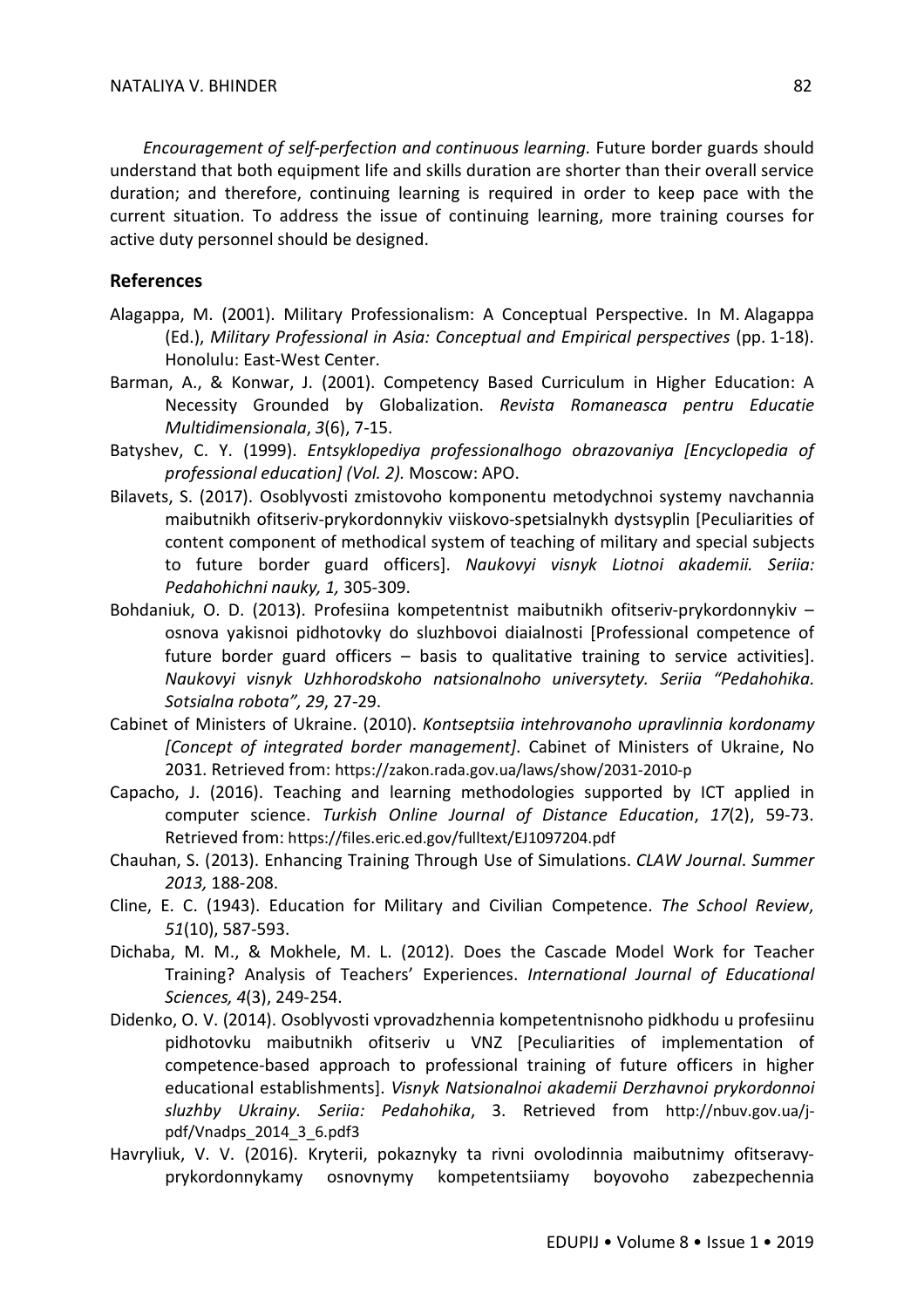operatyvno-sluzhbovykh (boyovykh dii) [Criteria, indices and levels of acquisition of main competences of combat support of operational and service (combat) actions by future border guard officers]. *Zbirnyk naukovykh prats Natsionalnoi akademii Derzhavnoi prykordonnoi sluzhby Ukrainy. Seriia: pedahohichni ta psykholohichni nauky, 5*(7), 42-49.

- Havryliuk, V. V. (2017). Osoblyvosti navchannia maibutnikh ofitseriv-prykordonnykiv osnov boyovoho zabezpechennia operatyvno-sluzhbovykh dii pidrozdiliv [Peculiarities of teaching of principles of combat support of operational and service actions of units to future border guard officers]. *Molodyy vchenyi. Pedahohichni nauky, 11*(51), 289-294.
- Markova, A. K. (1996). *Psikhologiia professionalisma [Psychology of professionalism].* Moscow: International humanitarian fund "Znaniye".
- Prykhodko, Y. O., & Yurchenko V. I. (2012*). Psyhologichnyi slovnyk-dovidnyk: navch. posib. [Psychological dictionary-directory: textbook].* Kyiv: Karavela.
- Remesh, A. (2013). Microteaching, an efficient technique for learning effective teaching. *Journal of Research in Medical Sciences, 18*(2), 158-163.
- Simplicio, J. S. C. (2000). Teaching classroom educators how to be more effective and creative teachers. *Education, 120*(4), 675-680.
- State Border Guard Service of Ukraine (2017a). *Osnovni napriamky diialnosti ta podalshoho rozvytku Derzhavnoi prykordonnoi sluzhby Ukrainy [Main directions of activity and further development of the State Border Guard Service of Ukraine].* Retrieved December 19, 2018 from https://dpsu.gov.ua/ua/-osnovni-napryami-diyalnosti-tapodalshogo-rozvitku-derzhavnoi-prikordonnoi-sluzhbi-ukraini/
- State Border Guard Service of Ukraine (2017b). *z 2014 – posylennia viiskovoi componenty v systemi vidomstva, adaptatsiia isnuyuchoi systemy do umov osoblyvoho periody (vedennia boiovukh dii) [since 2014 – strengthening of military component within the system of agency, adaptation of existing system to conditions of special period (conducting of military operations)].* Retrieved December 22, 2018 from: https://dpsu.gov.ua/ua/z-2014-posilennya-viyskovoi-komponenti-v-sistemi-vidomstvaadaptaciya-isnuyuchoi-sistemi-do-umov-osoblivogo-periodu-vedennya-boyovih-diy/
- Sujatha Devi, A. (2014). *Active Learning Models for Effective Teaching*. Hyderabad: UGC-Academic Staff College, Jawaharlal Nehru Technological University.
- Torichnyi, O. V. (2016). Formuvannia profesiinoi kompetentnosti maibutnikh ofitserivprykordonnykiv zasobamy proektnoi diialnosti [Formation of professional competence of future border guard officers using project activities]. *Visnyk Natsionalnoi akademii Derzhavnoi prykordonnoi sluzhby Ukrainy.* Seriia: Pedahohika, 1. Retrieved from: http://nbuv.gov.ua/UJRN/Vnadped\_2016\_1\_10
- Veretilnyk, V. V. (2016). Viiskovo-spetsialna kompetentnist ofitseriv prykordonnykiv yak predmet naukovykh doslidzhen [Military and special competence of border guard officers as a subject of scientific investigation]. *Scientific Review, 11(*32). Retrieved from: http://naukajournal.org/index.php/naukajournal/article/view/1045/1172
- Yagupov, V. V., & Svystun V. I. (2007). Kompetentnisnyi pidkhid do pidgotovky fakhivtsiv u systemi vyshchoi osvity [Competence-based approach to training of experts in the system of higher education]. *Naukovi zapysky. Pedagogichni, psykhologichni nauky ta sotsialna robota, 71*, 3-8.
- Yevsiukov, O. F. (2006). *Pedahohichni umovy formuvannia profesiinoi kompetentnosti maibutnikh ofitseriv v navchalnomu protsesi vyshchoho viiskovoho navchalnoho*